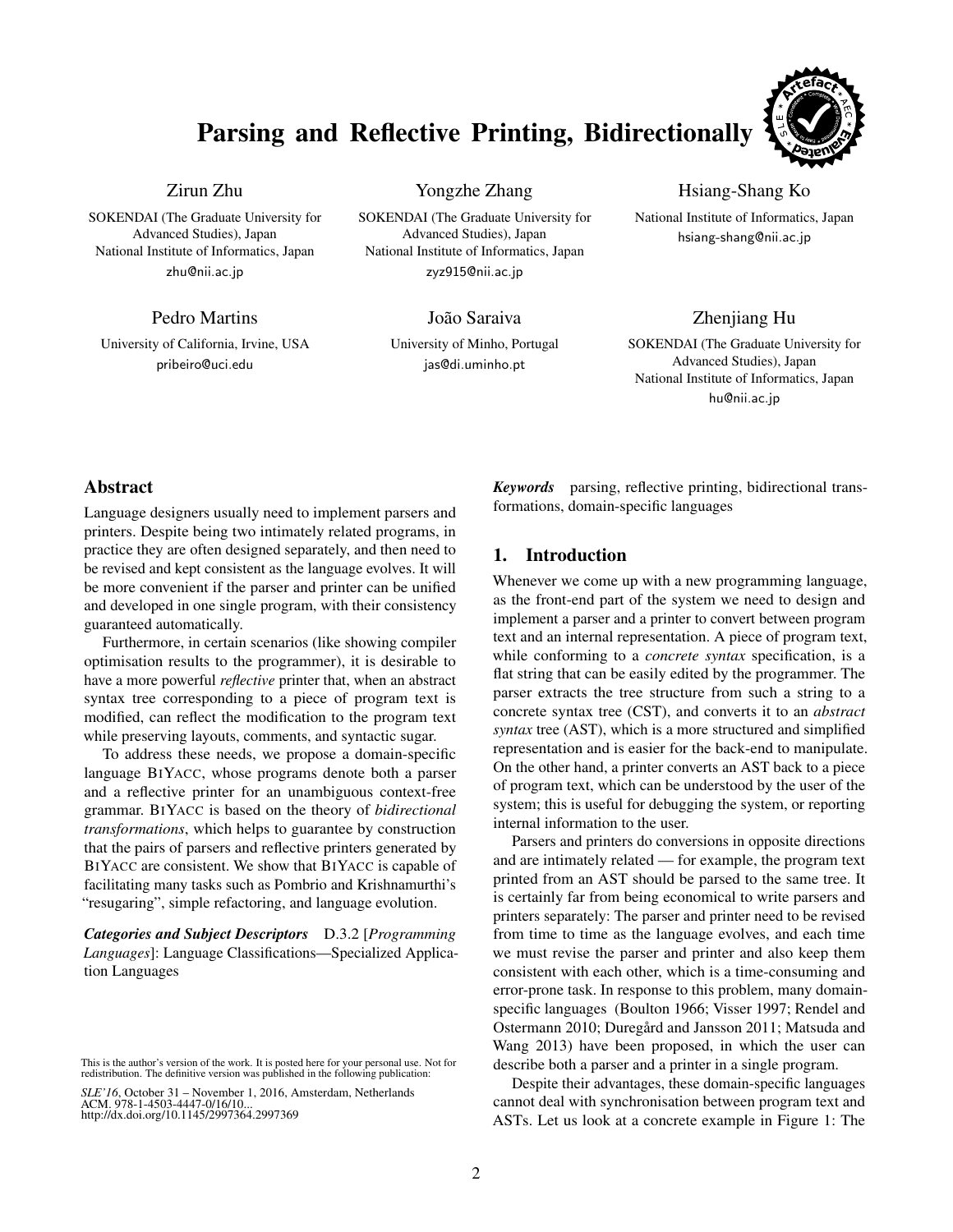Original program text: -a /\* a is the variable denoting...  $\star$ /  $\star$  (1 + 1 + (a)) Abstract syntax tree: Mul (Sub (Num 0) (Var "a")) (Add (Add (Num 1) (Num 1)) (Var "a")) Optimised abstract syntax tree: Mul (Sub (Num 0) (Var "a")) (Add (Num 2) (Var "a")) Printed result from a *conventional* printer:  $(0 - a) * (2 + a)$ Printed result from our *reflective* printer: -a /\* a is the variable denoting...  $*/*(2 + (a))$ 

<span id="page-1-0"></span>Figure 1. Comparing conventional and reflective printing

original program text is an arithmetic expression, containing negation, a comment, and (redundant) parentheses. It is first parsed to an AST (supposing that addition is left-associative) where the negation is desugared to a subtraction, parentheses are implicitly represented by the tree structure, and the comment is thrown away. Suppose the AST is optimised by replacing Add (Num 1) (Num 1) with a constant Num 2. The user may want to observe the optimisation made by the compiler, but the AST is an internal representation not exposed to the user, so a natural idea is to reflect the change on the AST back to the program text to make it easy for the user to check where the changes are. With a conventional printer, however, the printed result will likely mislead the programmer into thinking that the negation is replaced by a subtraction by the compiler; also, since the comment is not preserved, it will be harder for the programmer to compare the updated and original versions of the text. The problem illustrated here has also been investigated in many other practical scenarios where the parser and printer are used as a bridge between the system and the user, for example,

- in program debugging where part of the original program in an error message is displayed much differently from its original form [\(De Jonge 2002;](#page-12-5) Kort and Lämmel 2003), and
- in program refactoring where the comments and layouts in the original program are completely lost after the AST is transformed by the system [\(de Jonge and Visser 2012\)](#page-12-7).

To address the problem, we propose a domain-specific language BIYACC, which lets the user describe both a parser and a *reflective* printer for an unambiguous context-free grammar in a single program. Different from a conventional printer, a reflective printer takes a piece of program text and an AST, which is usually slightly modified from the AST corresponding to the original program text, and reflects the modification back to the program text. Meanwhile the comments (and layouts) in the unmodified parts of the program text are all preserved. This can be seen clearly from the result of using our reflective printer on the above arithmetic expression ex-

ample as shown in [Figure 1.](#page-1-0) It is worth noting that reflective printing is a generalisation of the conventional notion of printing, because a reflective printer can accept an AST and an *empty* piece of program text, in which case it will behave just like a conventional printer, producing a new piece of program text depending on the AST only. (BIYACC currently does not support pretty printing, which however can be achieved in the future by letting the user define their own "adaptive functions" (see [Section 4\)](#page-5-0) to specify the layouts in the generated program text.)

From a BIYACC program we can generate a parser and a reflective printer; in addition, we want to guarantee that the two generated programs are *consistent* with each other. Specifically, we want to ensure two inverse-like properties: Firstly, a piece of program text *s* printed from an abstract syntax tree *t* should be parsed to the same tree *t*, i.e.,

<span id="page-1-2"></span>
$$
parse (print s t) = t \tag{1}
$$

Secondly, updating a piece of program text *s* with an AST parsed from *s* should leave *s* unmodified (including formatting details like parentheses and spaces), i.e.,

<span id="page-1-3"></span>
$$
print\ s\ (parse\ s) = s \tag{2}
$$

These two properties are inspired by the theory of *bidirectional transformations* [\(Czarnecki et al. 2009;](#page-12-8) [Hu et al. 2011\)](#page-12-9), and are guaranteed by construction for all BIYACC programs.

An online tool that implements the approach described in the paper can be accessed at [http://www.prg.nii.ac.jp/](http://www.prg.nii.ac.jp/project/biyacc.html) [project/biyacc.html](http://www.prg.nii.ac.jp/project/biyacc.html). The webpage also contains input examples with various test cases used in the paper. The structure of the paper is as follows:

- We first give an overview of BIYACC in [Section 2,](#page-1-1) explaining how to describe in a single program both a parser and a reflective printer for synchronising program text and its abstract syntax representation.
- After reviewing some background on bidirectional transformations in [Section 3,](#page-3-0) in particular the bidirectional programming language BIGUL [\(Ko et al. 2016\)](#page-12-10), we give the semantics of BIYACC by compiling it to BIGUL in [Section 4,](#page-5-0) guaranteeing the properties [\(1\)](#page-1-2) and [\(2\)](#page-1-3) by construction.
- We present a case study in [Section 5,](#page-8-0) showing that although BIYACC is currently restricted to handling unambiguous grammars, it is capable of describing TIGER [\(Appel 1998\)](#page-12-11), which shares many similarities with full grown, widely used languages. We demonstrate that BIYACC can handle syntactic sugar, partially subsume [Pombrio and Krishnamurthi](#page-12-12) [\(2014\)](#page-12-12)'s "resugaring", and facilitate language evolution.
- Related work including detailed comparison with other systems and conclusion are presented in [Section 6](#page-10-0) and [Section 7](#page-11-0) respectively.

# <span id="page-1-1"></span>2. A First Look at BIYACC

We first give an overview of BIYACC by going through the BIYACC program shown in [Figure 2,](#page-2-0) which deals with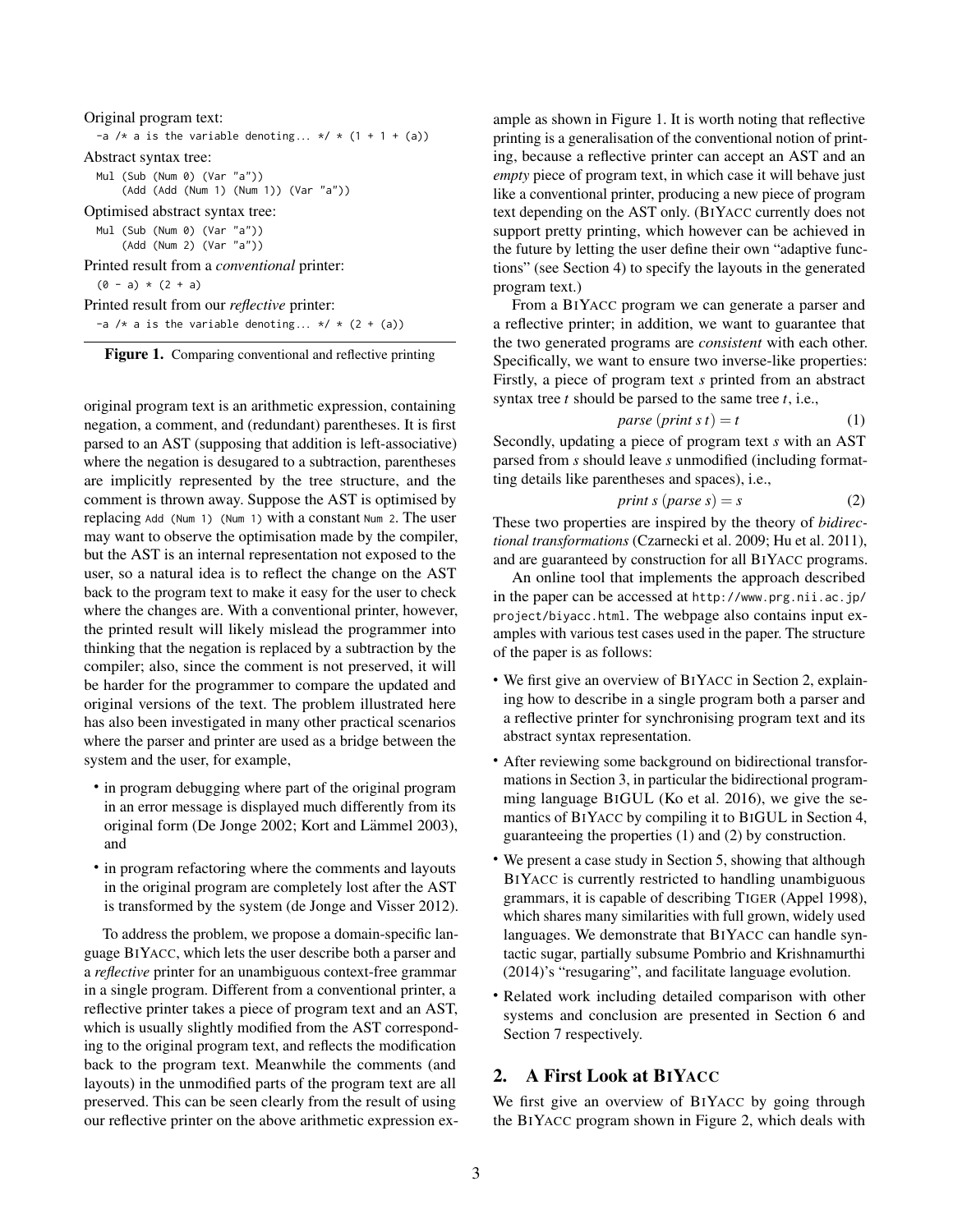```
1 Abstract
\overline{2}3 data Arith = Num Int
4 | Var String
5 | Add Arith Arith
6 | Sub Arith Arith
7 | Mul Arith Arith
8 | Div Arith Arith
9 deriving (Show, Eq, Read)
10
11 Concrete
12
13 %commentLine '//' ;
14 %commentBlock '/*' '*/' ;
15
16 Expr -> Expr '+' Term
17 | Expr '-' Term
18 | Term :
19
20 Term -> Term '*' Factor
21 | Term '/' Factor
22 | Factor ;
23
24 Factor -> '-' Factor
25 | Int
26 | Name
27 | '(' Expr ')' ;
28
29 Actions
30
31 Arith +> Expr
32 Add x y \rightarrow (x \rightarrow Expr) '+' (y \rightarrow Term);
33 Sub x y +> (x +> Expr) '-' (y +> Term);
34 arith \rightarrow (arith \rightarrow Term);
35
36 Arith +> Term
37 Mul x y \rightarrow (x \rightarrow Term) '*' (y \rightarrow Factor);
38 Div x y \rightarrow (x \rightarrow Term) '/' (y \rightarrow Factor);
39 arith +> (arith +> Factor);
40
41 Arith +> Factor
42 Sub (Num 0) y +> '-' (y +> Factor);
43 Num i +> (i +> Int);
44 Var n \Rightarrow (n \Rightarrow Name);
45 arith +> '(' (arith +> Expr) ')';
```
<span id="page-2-0"></span>Figure 2. A BIYACC program for the expression example

the arithmetic expression example mentioned in [Section 1.](#page-0-0) For reference, we give the definition of BIYACC syntax in [Figure 3,](#page-2-1) which will also be referred to in [Section 4.](#page-5-0)

#### 2.1 Definitions of the Abstract and Concrete Syntax

A BIYACC program consists of definitions of the abstract and concrete syntax and *actions* for reflectively printing ASTs to CSTs. The abstract syntax part — which starts with the keyword Abstract — is just one or more definitions of Haskell datatypes. In our example, the abstract syntax is defined in lines 1–9 by a single datatype Arith whose elements are constructed from constants and arithmetic operators.

On the other hand, the concrete syntax — which is defined in the second part beginning with the keyword Concrete — is defined by a context-free grammar. For our expression exam-

*Program* ::= 'Abstract' *HsDeclarations* 'Concrete' *ProductionGroup*<sup>+</sup> 'Actions' *ActionGroup*<sup>+</sup> *ProductionGroup* ::= *Nonterminal* '->' *ProductionBody*+{'|'} ';' *ProductionBody* ::= *Symbol*<sup>+</sup> *Symbol* ::= *Primitive* | *Terminal* | *Nonterminal ActionGroup* ::= *HsType* '+>' *Nonterminal Action*<sup>+</sup> *Action* ::= *HsPattern* '+>' *Update*<sup>+</sup> ';' *Update* ::= *Symbol* | '(' *HsVariable* '+>' *UpdateCondition* ')' | '(' *Nonterminal* '->' *Update*<sup>+</sup> ')' *UpdateCondition* ::= *Symbol* | '(' *Nonterminal* '->' *UpdateCondition*<sup>+</sup> ')'

<span id="page-2-1"></span>Figure 3. Syntax of BIYACC programs (Nonterminals with prefix *Hs* denote Haskell entities and follow the Haskell syntax; the notation  $nt^{+}$ {*sep*} denotes a nonempty sequence of the same nonterminal *nt* separated by *sep*.)

ple, in lines 16–27 we use a standard grammatical structure to encode operator precedence and order of association, which involves three nonterminal symbols Expr, Term, and Factor: An Expr can produce a left-leaning tree of Terms, each of which can in turn produce a left-leaning tree of Factors. To produce right-leaning trees or operators of lower precedence under those with higher precedence, the only way is to reach for the last production rule Factor -> '(' Expr ')', resulting in parentheses in the produced program text. (There is also a nonterminal *Name*, which produces identifiers.)

*Syntax for comments.* Syntax for comments can be declared at the beginning of this part before any production rules. For example, line 13 shows that the syntax for a single line comments is "//", while line 14 states that "/\*" and "\*/" are respectively the beginning mark and ending mark for a block comment.

## 2.2 Actions

The last and main part of a BIYACC program starts with the keyword Actions, and describes how to update a CST with an AST. For our expression example, the actions are defined in lines 29–45 in [Figure 2.](#page-2-0) Before explaining the actions, we should first emphasise that we are identifying program text with CSTs: Conceptually, whenever we write a piece of program text, we are actually describing a CST rather than just a sequence of characters. We will expound on this identification of program text with CSTs in [Section 4.2.1.](#page-7-0)

The Actions part consists of groups of actions, and each group begins with a "type declaration" of the form *hsType* '+>' *nonterminal* stating that the actions in this group specify updates on CSTs generated from *nonterminal* using ASTs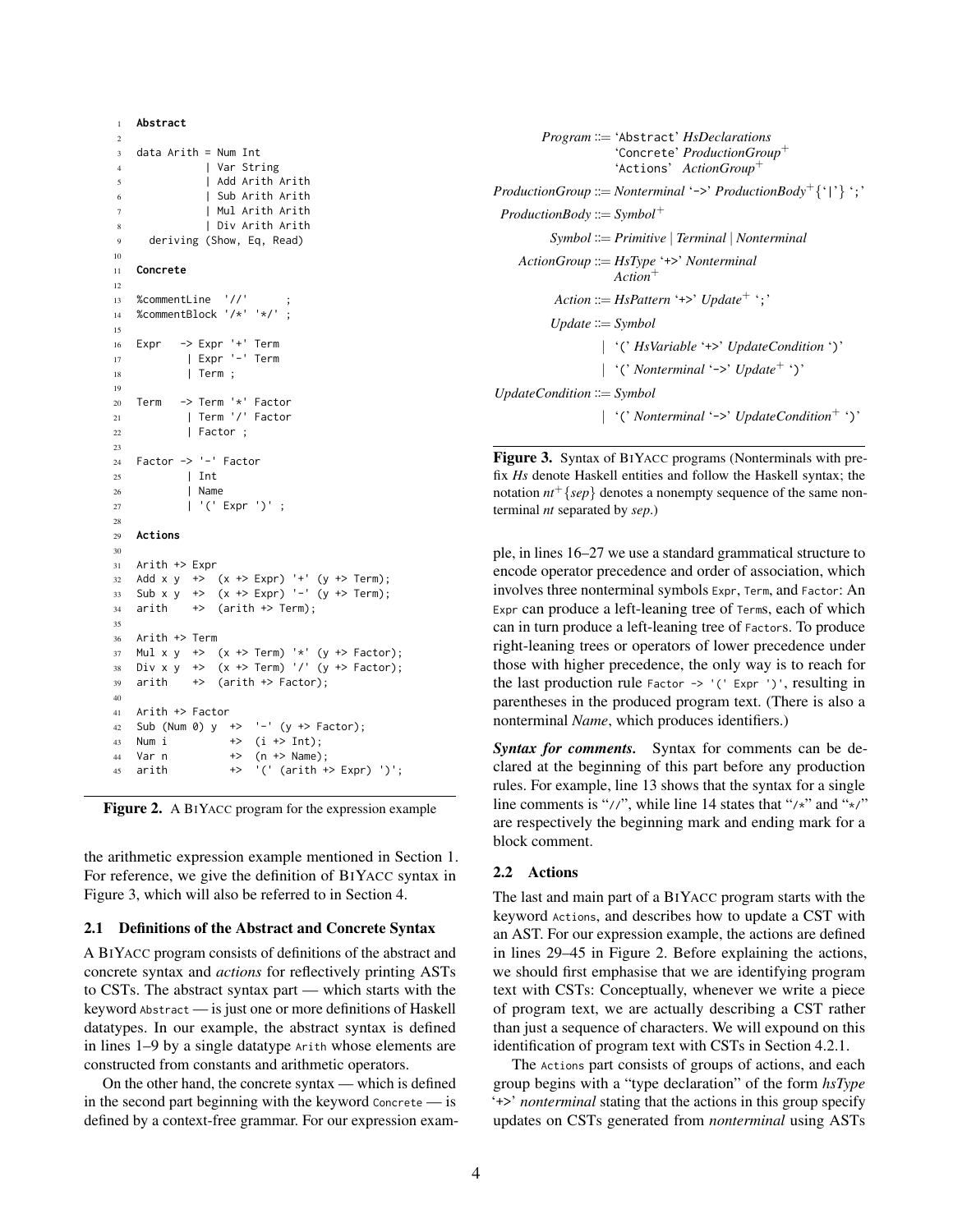of type *hsType*. Informally, given an AST and a CST, the semantics of an action is to perform pattern matching simultaneously on both trees, and then use components of the AST to update corresponding parts of the CST, possibly recursively. (The syntax '+>' suggests that information from the left-hand side is embedded into the right-hand side.) Usually the nonterminals in a right-hand side pattern are overlaid with update instructions, which are also denoted by '+>'.

Let us look at a specific action — the first one for the expression example, at line 32 of [Figure 2:](#page-2-0)

Add x y +> (x +> Expr) '+' (y +> Term);

The AST pattern is just a Haskell pattern; as for the CST pattern, the main intention is to refer to the production rule Expr -> Expr '+' Term and use it to match those CSTs produced by this rule. Since the action belongs to the group Arith  $\rightarrow$  Expr, the part 'Expr  $\rightarrow$ ' of the production rule can be inferred, and thus is not included in the CST pattern. Finally we overlay ' $x \leftrightarrow$ ' and ' $y \leftrightarrow$ ' on the nonterminal symbols Expr and Term to indicate that, after the simultaneous pattern matching succeeds, the subtrees  $x$  and  $y$  of the AST are respectively used to update the left and right subtrees of the CST.

Having explained what an action means, we can now explain the semantics of the entire program. Given an AST and a CST as input, first a group of actions is chosen according to the types of the trees. Then the actions in the group are tried in order, from top to bottom, by performing simultaneous pattern matching on both trees. If pattern matching for an action succeeds, the updating operations specified by the action is executed; otherwise the next action is tried. Execution of the program ends when the matched action specifies either no updating operations or only updates to primitive datatypes such as Int. BIYACC's most interesting behaviour shows up when all actions in the chosen group fail to match — in this case a suitable CST will be created. The specific approach adopted by BIYACC is to perform pattern matching on the AST only and choose the first matched action. A suitable CST conforming to the CST pattern is then created, and after that the whole group of actions is tried again. This time the pattern matching should succeed at the action used to create the CST, and the program will be able to make further progress.

*Layout and comment preservation.* The reflective printer generated by BIYACC is capable of preserving layouts and comments, but, perhaps mysteriously, in [Figure 2](#page-2-0) there is no clue as to how layouts and comments are preserved. This is because we decide to hide layout preservation from the programmer, so that the more important logic of abstract and concrete syntax synchronisation is not cluttered with layout preserving instructions. Our current approach is fairly simplistic: We store layout information following each terminal in an additional field in the CST implicitly, and treat com-ments in the same way as layouts.<sup>[1](#page-3-1)</sup> During the printing stage,

<span id="page-3-1"></span><sup>1</sup> One might argue that layouts and comments should in fact be handled differently, since comments are usually attached to some entities which they if the pattern matching on an action succeeds, the layouts and comments after the terminals shown in the right-hand side of that action are preserved; on the other hand, layouts and comments are dropped when a CST is created in the situation where pattern matching fails for all actions in a group. The layouts and comments before the first terminal are always kept during the printing.

*Parsing semantics.* So far we have been describing the reflective printing semantics of the BIYACC program, but we may also work out its parsing semantics intuitively by interpreting the actions from right to left, converting the production rules to the corresponding constructors. (This might remind the reader of the usual YACC actions.) In fact, this paper will not define the parsing semantics formally, because the parsing semantics is completely determined by the reflective printing semantics: If the actions are written with the intention of establishing some relation between the CSTs and ASTs, then BIYACC will be able to derive the only well-behaved parser, which respects that relation. We will explain how this is achieved in the next section.

# <span id="page-3-0"></span>3. Foundation for BIYACC: Putback-Based Bidirectional Transformations

The behaviour of BIYACC is totally nontrivial: Not only do we need to generate two different programs from one, but we also need to guarantee that the two generated programs are consistent with each other, i.e., satisfy the properties [\(1\)](#page-1-2) and [\(2\)](#page-1-3) stated in [Section 1.](#page-0-0) It is possible to separately implement the *print* and *parse* semantics in an ad hoc way, but verifying the two consistency properties takes extra effort. The implementation we present, however, is systematic and guarantees consistency by construction, thanks to the welldeveloped theory of *bidirectional transformations* (BXs for short). (See [Czarnecki et al.](#page-12-8) [\(2009\)](#page-12-8) and [Hu et al.](#page-12-9) [\(2011\)](#page-12-9) for a comprehensive introduction.)

## 3.1 Parsing and Printing as Bidirectional Transformations

The *parse* and *print* semantics of BIYACC programs are potentially *partial* — for example, if the actions in a BIYACC program do not cover all possible forms of program text and abstract syntax trees, *parse* and *print* will fail for those uncovered inputs. Thus we should take partiality into account when choosing a BX framework in which to model *parse* and *print*. The framework we use in this paper is an explicitly partial version of asymmetric lenses [\(Foster et al. 2007\)](#page-12-13): A (well-behaved) *lens* between a *source* type *S* and a *view* type *V* is a pair of functions *get* and *put*, where

• the function *get* ::  $S \rightarrow$  Maybe *V* extracts a part of a source of interest to the user as a view, and

describe. For example, when a function declaration is moved to somewhere else (e.g., by a refactoring tool), we will want the comment describing that function to be moved there as well. We leave the proper treatment of comments as future work.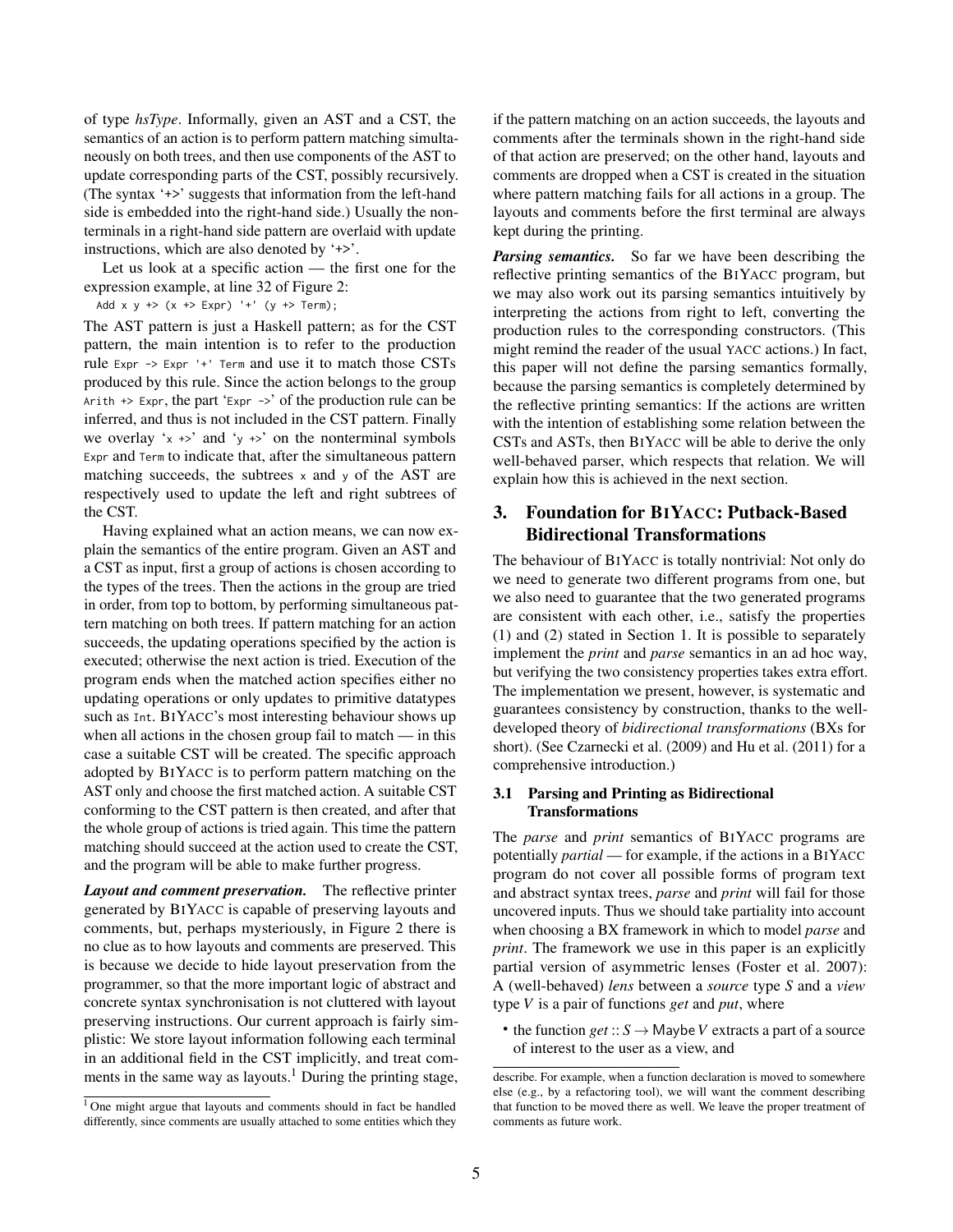• the function  $put :: S \rightarrow V \rightarrow$  Maybe *S* takes a source and a view and produces an updated source incorporating information from the view.

Partiality is explicitly represented by wrapping the result types in the Maybe monad. The pair of functions should satisfy the *well-behavedness* laws:

*put s v* = Just  $s' \Rightarrow$  $get s' = Just v$  (PUTGET)  $get s = Just v \Rightarrow put s v = Just s$  (GETPUT)

Informally, the P[UT](#page-4-0)GET law enforces that *put* must embed all information of the view into the updated source, so the view can be recovered from the source by *get*, while the GETP[UT](#page-4-1) law prohibits *put* from performing unnecessary updates by requiring that putting back a view directly extracted from a source by *get* must produce the same, unmodified source. The *parse* and *print* semantics of a BIYACC program will be the pair of functions *get* and *put* in a BX, satisfying the P[UT](#page-4-0)GET and GETP[UT](#page-4-1) laws by definition. The wellbehavedness laws are then exactly the consistency properties [\(1\)](#page-1-2) and [\(2\)](#page-1-3) reformulated for a partial setting.

## 3.2 Putback-Based Bidirectional Programming

Having rephrased parsing and printing in terms of BXs, we can now easily construct consistent pairs of parsers and printers using *bidirectional programming* techniques, in which the programmer writes a single program to denote the two directions of a well-behaved BX. Specifically, BIYACC programs are compiled to the *putback-based* bidirectional programming language BIGUL [\(Ko et al. 2016\)](#page-12-10). It has been formally verified in AGDA [\(Norell 2007\)](#page-12-14) that BIGUL programs always denote well-behaved BXs, and BIGUL has been ported to HASKELL as an embedded DSL library, which will be introduced in more detail in [Section 3.3.](#page-4-2) BIGUL is putback-based, meaning that a BIGUL program describes a *put* function, but — since BIGUL is bidirectional — can also be executed as the corresponding *get* function. The advantage of putback-based bidirectional programming lies in the following theorem [\(Foster 2009\)](#page-12-15):

Theorem. *Given a put function, there is at most one get function that forms a (well-behaved) BX with this put function.*

That is, once we describe a *put* function in BIGUL, not only can we immediately obtain a *get* function satisfying P[UT](#page-4-0)GET and GETP[UT](#page-4-1) with the *put* function, but also guarantee that the *get* function is unique, i.e., completely determined by the *put* function. Thanks to this theorem, in this paper we can focus solely on the printing (*put*) behaviour, leaving the parsing (*get*) behaviour only implicitly (but unambiguously) specified.

#### <span id="page-4-2"></span>3.3 Bidirectional Programming in BIGUL

Compilation of BIYACC to BIGUL [\(Section 4\)](#page-5-0) only uses three BIGUL operations, which we explain here. A BIGUL program has type  $B_i$  GUL s v, where s and v are respectively the source and view types; its *put* interpreter can then be given the type

put :: BiGUL s  $v \rightarrow s \rightarrow v \rightarrow$  Maybe s

*Replace.* The simplest BIGUL operation we use is Replace :: BiGUL s s

<span id="page-4-1"></span><span id="page-4-0"></span>which discards the original source and returns the view which has the same type as the source — as the updated source. That is,

put Replace \_ v = v

*Update.* The next operation update is more complex, and is implemented with the help of Template Haskell [\(Sheard and](#page-12-16) [Jones 2002\)](#page-12-16). The general form of the operation is

\$(update [p| *spat* |] [p| *vpat* |] [d| *bs* |]) :: BiGUL s v

This operation decomposes the source and view by pattern matching with the patterns *spat* and *vpat* respectively, pairs the source and view components as specified by the patterns (see below), and performs further BIGUL operations listed in *bs* on the source–view pairs; the way to determine which source and view components are paired and which operation is performed on a pair is by looking for the same names in the three arguments.[2](#page-4-3) For example, executing the update operation

 $\{(update [p] (x, _]) | ] [p] x | ] [d] x = Replace | ]$ 

on the source (1,2) and the view 3 will produce (3,2) as the updated source. (In the source pattern, the part marked by underscore (\_) simply means that it will be skipped during the update.) In general, any (type-correct) BIGUL program can be used in the list of further updates, not just the primitive Replace.

*Case.* The most complex operation we use is case for doing case analysis on the source and view:

Case :: [Branch s v] -> BiGUL s v

Case takes a list of branches, of which there are two kinds: *normal* branches and *adaptive* branches. For a normal branch, we should specify a main condition using a source pattern *spat* and a view pattern *vpat*, and an exit condition using a source pattern spat':

```
$(normalSV [p] <i>spat</i> | ] [p] <i>vpat</i> | ] [p] <i>spat'</i> | ]):BiGUL s v -> Branch s v
```
An adaptive branch, on the other hand, only needs a main condition:

\$(adaptiveSV [p| *spat* |] [p| *vpat* |]) ::  $(s \rightarrow v \rightarrow s) \rightarrow$  Branch s v

Their *put* semantics are as follows: A branch is applicable when the source and view respectively match *spat* and *vpat* in its main condition. Execution of a Case chooses the first applicable branch from the list of branches, and continues with that branch. When the chosen branch is normal, the associated BIGUL operation is performed, and the updated

<span id="page-4-3"></span><sup>&</sup>lt;sup>2</sup> This representation of lists of named BIGUL operations is admittedly an abuse of syntax, but simplifies prototyping this system with Template Haskell.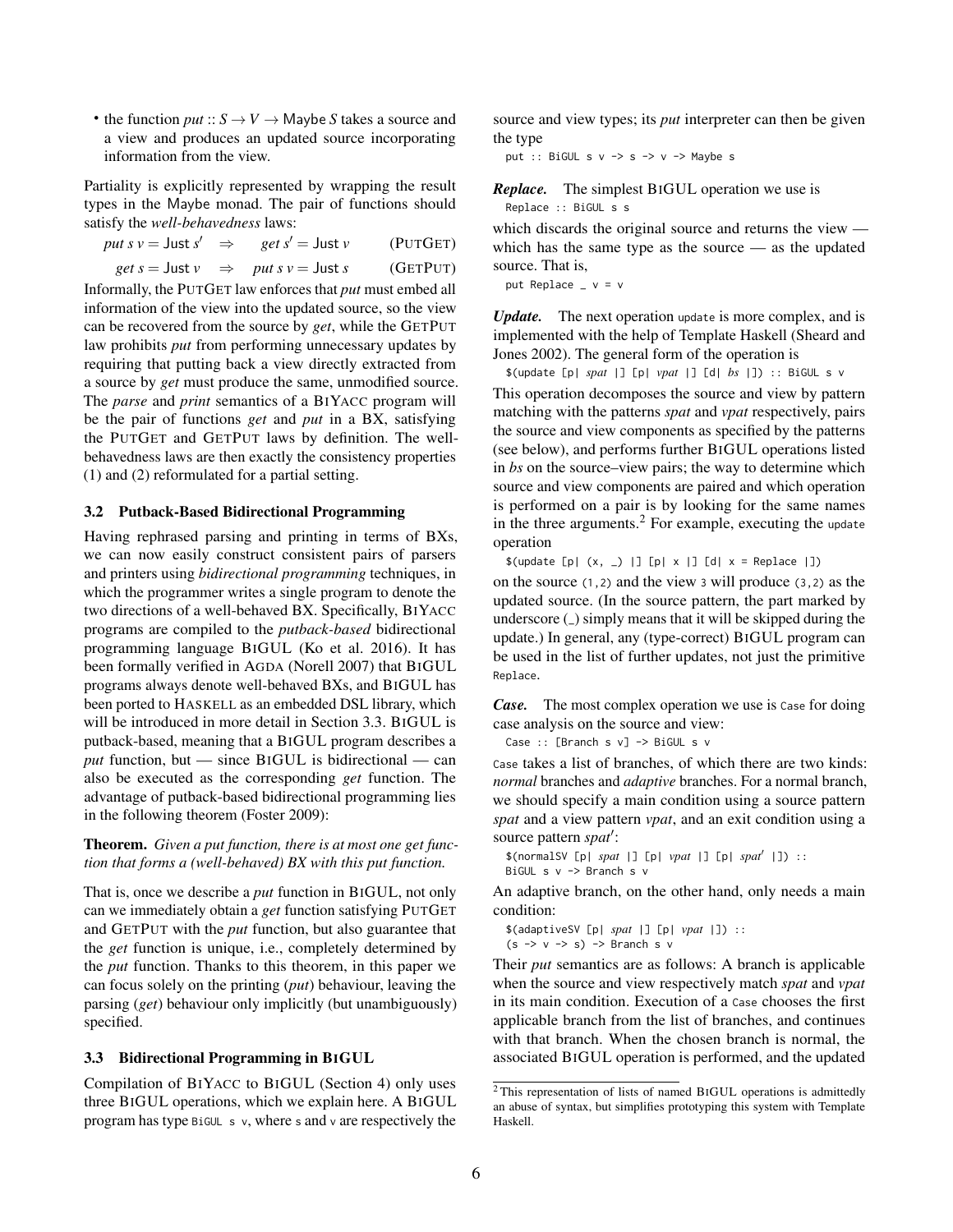source should satisfy the exit condition *spat'* (otherwise it is a runtime error)<sup>[3](#page-5-1)</sup>; when the chosen branch is adaptive, the associated function is applied to the source and view to compute an adapted source, and the whole Case is rerun on the adapted source and the view, and should go into a normal branch this time. Think of an adaptive branch as bringing a source that is too mismatched with the view to a suitable shape so that a normal branch — which deals with sources and views in some sort of correspondence — can take over. This adaptation mechanism is used by BIYACC to print an AST when the source program text is too different from the AST or even nonexistent at all.

## <span id="page-5-0"></span>4. Implementation of BIYACC

The architecture of BIYACC is illustrated in [Figure 4.](#page-5-2) The programmer supplies a three-part BIYACC program as described in [Section 2,](#page-1-1) which is compiled into an executable for converting between program text and ASTs. The conversion is essentially the composition of two bidirectional transformations, one between program text and CSTs and the other between CSTs and ASTs. The second BX is constructed as a BIGUL program, and is well-behaved by construction; we will explain in [Section 4.1](#page-5-3) how this BIGUL program is derived. The first BX, on the other hand, is in fact an isomorphism, which we construct in a more ad hoc manner. More specifically, we derive a lexer and a parser (using the parser generator HAPPY) for converting program text to CSTs, and a printer for flattening CSTs to program text; this isomorphism, which we call *concrete parsing and printing*, will be explained in [Section 4.2.](#page-7-1) As is well known, isomorphisms are special cases of BXs, and the composition of two BXs is again a BX, so the composite transformations are still well-behaved.

Note that the grammar accepted by BIYACC is restricted to pure LALR (1) without disambiguation rules in the current implementation. And the well-behavedness of a BIYACC program is guaranteed by the compiled BIGUL program, which means that sometimes BIGUL will raise a runtime error for the bad transformations not satisfying the properties [\(1\)](#page-1-2) and [\(2\).](#page-1-3) In the future, we plan to extend BIYACC by making more static checks, and supporting disambiguation rules or employing other parser generators so that it can handle a wider class of grammars.

## <span id="page-5-3"></span>4.1 Generating the BIGUL Program

The semantics of BIYACC, shown in [Figure 5,](#page-6-0) is defined by source-to-source compilation to BIGUL. Compilation rules are defined with the semantic bracket  $(\lceil \cdot \rceil)$ , and refer to some auxiliary functions, whose names are in SMALL CAPS. A



<span id="page-5-2"></span>Figure 4. Architecture of BIYACC

nonterminal in subscript gives the "type" of the argument or metavariable before it, and additional arguments to the semantic bracket are typeset in superscript.

#### *Top-level structure.* A BIYACC *Program* has the form 'Abstract' *decls* 'Concrete' *pgs* 'Action' *ags*

and is compiled to a three-part Haskell program by copying *decls* (which is already valid Haskell code), converting each group of production rules in *pgs* to a datatype, and each action group in *ags* to a small BIGUL program. The angle bracket notation  $\langle f e | e \in e s \rangle$  denotes the generation of a list of entities of the form *f e* for each element *e* in the list *es*, in the order of their appearance in *es*. Comment syntax declarations (%commentLine and %commentBlock) are only relevant to concrete parsing and printing, and are ignored in [Figure 5.](#page-6-0)

*CST datatypes.* The production rules in a context-free grammar dictate how to generate strings from nonterminals, and a CST can be regarded as encoding one particular way of generating a string using the production rules. In Haskell, we represent CSTs starting from a nonterminal *nt* as a datatype named *nt*, whose constructors represent the production rules for *nt*. For each constructor we generate a unique name, which is denoted by CON(*nt*,*syms*). The fields of a constructor are generated from the right-hand side of the corresponding production rule in the way described by the auxiliary function FIELD: Nonterminals are left unchanged (using their names for datatypes), terminal symbols are dropped, and an additional String field is added for terminals and primitives for storing layout information (whitespaces and comments) appearing after them in the program text. The last step is to insert an additional empty constructor, the unique name generated for which is denoted by  $NULLCON(nt)$ ; this empty constructor is used as a default value to a BIYACC printer whenever we want to create a new piece of program text depending on the view only.

For instance, the third group of the concrete syntax defined in [Figure 2](#page-2-0) is translated to the following Haskell declarations:

**data** Factor = Factor0 **String** Factor | Factor1 (**Int**, **String**)

<span id="page-5-1"></span><sup>&</sup>lt;sup>3</sup> The exit condition is an over-approximation of the range of this branch, so it is possible to check that the ranges of the branches in the same Case statement are disjoint, as is standard for bidirectional or reversible programs. In general, BIGUL's semantics incorporates several kinds of runtime checks for guaranteeing bidirectionality, and it is the programmer's responsibility to ensure that these checks can succeed.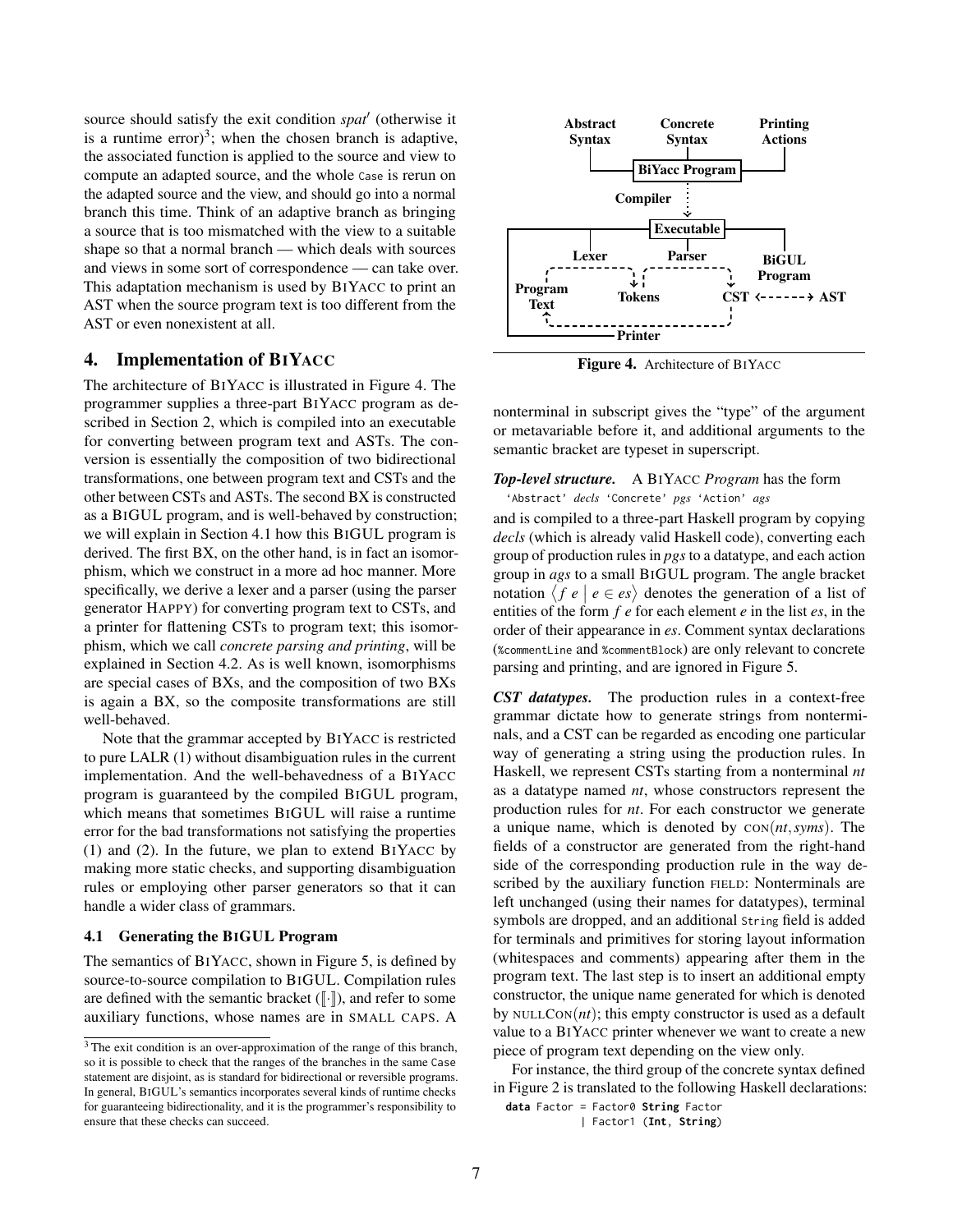[['Abstract' *decls* 'Concrete' *pgs* 'Action' *ags*]]*Program* =  $\langle \llbracket pg \rrbracket$ ProductionGroup  $\big| pg \in pgs \rangle$   $\langle \llbracket ag \rrbracket$ ActionGroup  $\big| ag \in ags \rangle$ [[*nt* '->' *bodies*]]*ProductionGroup* = 'data' *nt* '='  $\langle \text{CON}(nt, \text{syms}) \langle \text{FIELD}(s) | s \in \text{syms} \rangle' |' | \text{syms} \in \text{bodies} \rangle$ NULLCON(*nt*)  $[$ vt '+>' *st acts* $]$ <sub>ActionGroup</sub> = PROG(*vt*,*st*) '::' 'BiGUL' *st vt*  $PROG(vt, st)$  '=' 'Case' '['  $\langle [a]_{Action}^{N, vt, st}$ ',' |  $a \in acts \rangle \langle [a]_{Action}^{A, st} | a \in acts \rangle \langle '$ ']'  $[wpat' +>`updates]$ <sup>N,*vt*,*st*</sup> = '\$(normalSV' '[p|' SRCCOND(ERSVARS('(' *st* '->' *updates* ')')*Update*) '|]' '[p|' *vpat* '|]' '[p|' SRCCOND(ERSVARS('(' *st* '->' *updates* ')')*Update*) '|])' '\$(update' '[p|' REMOVEAS(*vpat*) '|]' '[p|' SRCPAT('(' *st* '->' *updates* ')')*Update* '|]' '[d|'  $\langle [u]_{Update}^{vt, vpat} | u \in updates \rangle$ '|])'  $\left[ \int_{0}^{t} \left( \int_{0}^{t} \sqrt{u} \right) \cdot u \right]_{\text{V}}^{\text{V}} \cdot \int_{\text{V}}^{t} \sqrt{u} \, du = \int_{\text{V}} \sqrt{u} \cdot \int_{\text{V}}^{t} \sqrt{u} \, du = \int_{\text{V}} \sqrt{u} \cdot \int_{\text{V}}^{t} \sqrt{u} \cdot \int_{\text{V}}^{t} \sqrt{u} \cdot \int_{\text{V}}^{t} \sqrt{u} \cdot \int_{\text{V}}^{t} \sqrt{u} \cdot \int_{\text{V}}^{t} \sqrt{u} \cdot \int_{\text{V}}^{t$  $\left[ \int_{0}^{t} \left( \int_{0}^{t} \sqrt{u} \right) \, dv \right]_{WdA}^{VdA} =$ *var* '=' PROG(VARTYPE(*vt*, *vpat*, *var*),*uc*) ';'  $\left[ \int_{0}^{t} (\int_{0}^{t} \int_{0}^{t} dt^{2})^{2} dt^{2} \right]_{Update}^{t} =$  $\begin{bmatrix} \n\cdot (\cdot \text{var } \cdot \rightarrow \text{nt } \cdot) \text{ } \n\cdot \end{bmatrix} \begin{bmatrix} \text{u}, \text{vpat} \\ \text{Update} \text{var } \cdot \end{bmatrix} = \left\langle \begin{bmatrix} u \text{ } \text{u}, \text{vpat} \\ \text{Update} \text{var } \cdot \end{bmatrix} \right\rangle \cdot \begin{bmatrix} \text{u} \text{var } \cdot \end{bmatrix} \cdot \begin{bmatrix} \text{u} \text{var } \cdot \end{bmatrix} \cdot \begin{bmatrix} \text{u} \text{var } \cdot \end{bmatrix} \cdot \begin{bmatrix} \text{u}$  $[[symbol]]^{vt, vpat}_{Update} = "$  $[\n$ [*vpat* '+>' *updates* $]$ <sup>A</sup>,*st*</sup> = '\$(adaptiveSV' '[p| \_ |]' '[p|' *vpat* '|])' '(\\_ \_ ->' DEFAULTEXPR(ERSVARS('(' *st* '->' *updates* ')'))  $FIED(nt)_{Nonterminal} = nt$  $FIED(t)$ *Terminal* = 'String' FIELD $(p)$ *Primitive* = '(' *p* ', String)' ERSVARS('(' *var* '+>' *uc* ')') $_U$ <sub>*update* = *uc*</sub> ERSVARS('('  $nt$ '->' updates')')<sub>Update</sub> = '('nt '->'  $\langle ERSVARS(u) | u \in updates \rangle$ ')' ERSVARS(*symbol*)*Update* = *symbol*  $SRCCOND('(' nt '->' uconds ')')*UpdateCondition* =$  $C \text{CON}(nt, \langle \text{CONDHEAD}(uc) | uc \in ucons \rangle)$  $\langle$ SRCCOND(*uc*) | *uc* ∈ *uconds* $\rangle$  ')'  $SRCCOND(symbol)_{UpdateCondition}$  = ' CONDHEAD( $'(n t \rightarrow \cdots)$ )*UpdateCondition* = *nt* CONDHEAD(*symbol*)*UpdateCondition* = *symbol*  $SRCPAT('(' var '+)~' uC\text{ primitive ')}')U\text{p}date = '(' var', -)'$  $SRCPATH('(' var '+> 'uc<sub>Nonterminal</sub> '))<sub>Update</sub> = var$  $SRCPart('(' nt '->' updates ')')$  $(C \text{CON}(nt, \langle \text{CONDHEAD}(uc) \mid uc \in \text{ERSVARS}(updates))$  $\langle$ SRCPAT(*u*) | *u* ∈ *updates* $\rangle$  ')'  $SRCPATH(symbol)_{Symbol} = '$ DEFAULTEXPR(*symbol*)*Primitive* = '(undefined, " ")' DEFAULTEXPR(*symbol*)*Nonterminal* = NULLCON(*symbol*) DEFAULTEXPR(*symbol*)*Terminal* = '" "' DEFAULTEXPR('('  $nt$ '->'  $uconds$ ')') $_U$  $plateCondition$  $\text{CON}(nt, \langle \text{CONDHEAD}(uc) \mid uc \in ucons \rangle)$  $\langle$ DEFAULTEXPR(*uc*) | *uc* ∈ *uconds* $\rangle$ 

<span id="page-6-0"></span>Figure 5. Semantics of BIYACC programs (as BIGUL programs)

| Factor2 (Name, **String**) | Factor3 **String** Expr **String** | FactorNull2

Note that the first String field of Factor0 stores the whitespaces appearing after a negation sign in the program text.

*Action groups.* Each group of actions is translated into a small BIGUL program, whose name is determined by the view type *vt* and source type *st* and denoted by PROG(*vt*,*st*). The BIGUL program has one single Case statement, and each action is translated into two branches in this Case statement, one normal and the other adaptive. All the adaptive branches are gathered in the second half of the Case statement, so that normal branches will be tried first. For example, the third group of type Arith +> Factor is compiled to

bigulArithFactor :: BiGUL Factor Arith bigulArithFactor = Case [...]

*Normal branches.* We said in [Section 2](#page-1-1) that the semantics of an action is to perform pattern matching on both the source and view, and then update parts of the source with parts of the view. This semantics is implemented with a normal branch: The source and view patterns are compiled to the entry condition, and, together with the updates overlaid on the source pattern, also to an update operation. For example, the first action in the Arith–Factor group

Sub (Num 0)  $y \rightarrow '-'$  (y +> Factor)

is compiled to

\$(normalSV [p| (Factor0 \_ \_) |] [p| Sub (Num 0) y |]  $[p]$  (Factor0  $\angle$   $\angle$ )  $|$ ])  $$(update [p] Sub (Num 0) y ] [p] (Factor 0 y)]$ [d| y = bigulArithFactor; |])

When the CST is a Factor0 and the AST matches Sub (Num 0)  $\gamma$ , we enter this branch, decompose the source and view by pattern matching, and use the view's right subtree y to update the second field of the source while skipping the first field (which stores whitespaces); the name of the BIGUL program for performing the update is determined by the type of the smaller source y (deduced by VARTYPE) and that of the smaller view.

*Adaptive branches.* When all actions in a group fail to match, we should adapt the source into a proper shape to correspond to the view. This is done by generating adaptive branches from the actions during compilation. For example, the first action in the Arith–Factor group is compiled to

 $$(adaptiveSV [p] _ ] [p] Sub (Num 0) _ ] )$  $(\lambda_{-} - \rightarrow$  Factor0 " " FactorNull2)

The body of the adaptation function is generated by the auxiliary function DEFAULTEXPR, which creates a skeletal value that matches the source pattern.

*Entry point.* The entry point of the program is chosen to be the BIGUL program compiled from the first group of actions. This corresponds to our assumption that the initial input concrete and abstract syntax trees are of the types specified for the first action group. It is rather simple so the rules are not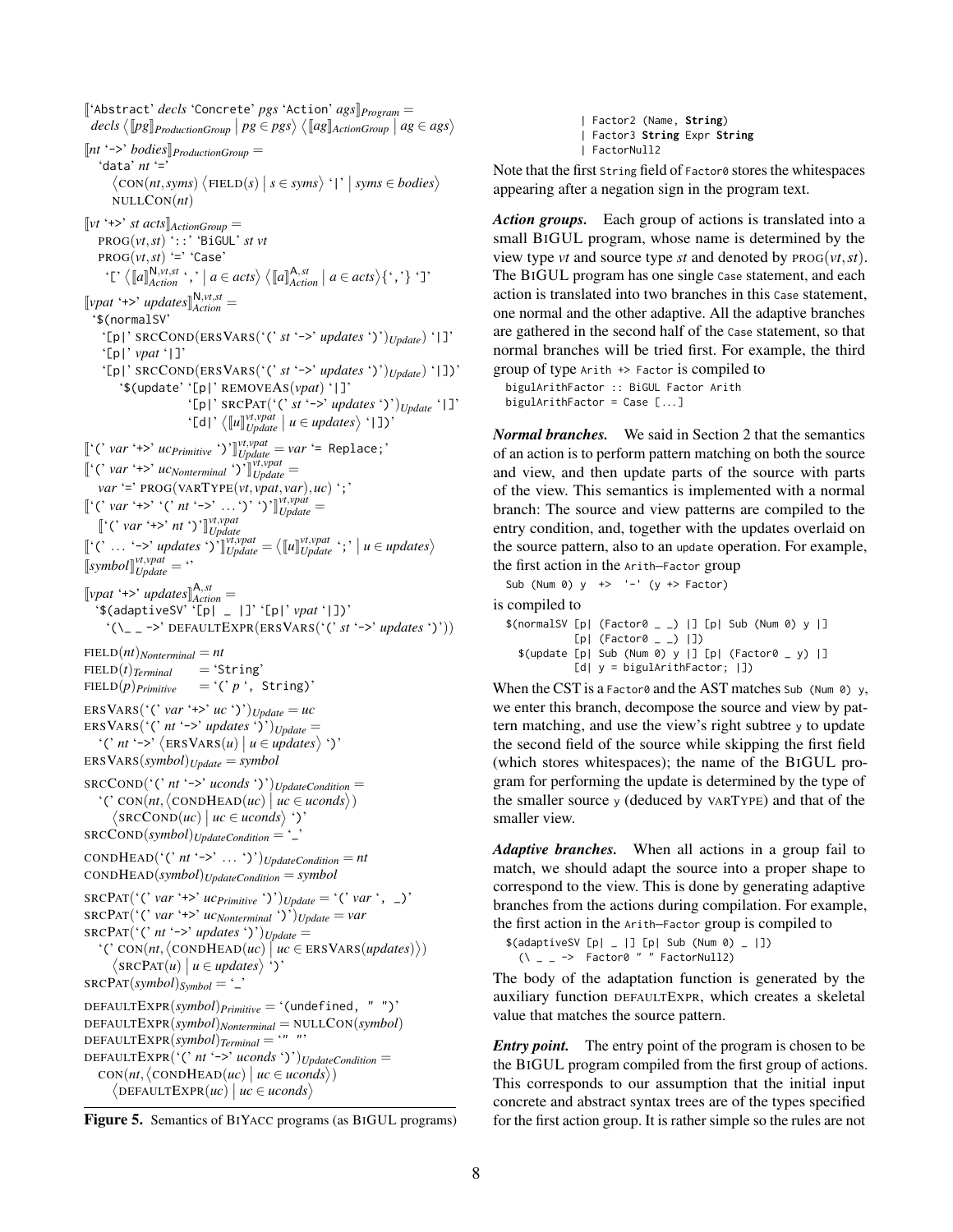shown in the figure. For the expression example, we generate a definition

entrance = bigulArithExpr

which is invoked in the main program.

#### <span id="page-7-1"></span>4.2 Generating the Concrete Parser and Printer

Having explained the bidirectional transformation between CSTs and ASTs, the remaining task is to establish an isomorphism between program text and CSTs.

#### <span id="page-7-0"></span>4.2.1 The Inverse Properties

Assuming that the grammar is unambiguous and the parser generator is "correct", we will show that there exists an isomorphism between program text and CSTs:

$$
parse text = Just cst \Rightarrow print cst = text
$$
\n
$$
parse (print cst) = Just cst
$$
\n(3)\n(4)

One direction is a partial (Maybe-valued) function *parse* that converts program text into CSTs according to the grammar, and the other is a total function *print* from CSTs to program text.

To see what [\(3\)](#page-7-2) means, we should first clarify what *print* does: Our CSTs, as described in [Section 4.1,](#page-5-3) encode precisely the derivation trees, with the CST constructors representing the production rules used; what *print* does is simply traversing the CSTs and applying the encoded production rules to produce the derived program text. Now consider what *parse* is supposed to do: It should take a piece of program text and find a derivation tree for it, i.e., a CST which *print*s to that piece of program text. This statement is exactly [\(3\)](#page-7-2). In other words, [\(3\)](#page-7-2) is the functional specification of parsing, which is satisfied if the parser generator we use behaves correctly.

For [\(4\)](#page-7-3), since the grammar is unambiguous, for any piece of program text there is at most one CST that prints to it, which is equivalent to saying that *print* is injective. In addition, it is reasonable to expect that a generated parser will be able to successfully parse any valid program text; that is, for any *cst* we have

*parse* (*print cst*) = Just  $cst'$ 

for some *cst'*. This is already close to [\(4\)](#page-7-3); It remains to show that *cst*<sup>'</sup> is exactly *cst*, which is indeed the case because

*parse* (*print cst*) = Just  $cst'$  $\Rightarrow$  {[\(3\)](#page-7-2)} *print cst'* = *print cst* ⇒ {*print* is injective}  $cst' = cst$ 

#### 4.2.2 Concrete Lexer and Parser

In current BIYACC, the implementation of the *parse* function is further separated into two phases: tokenising and parsing. In both phases, the layout information (whitespaces and comments) is automatically preserved, which makes the CSTs isomorphic to the program text.

*Lexer.* Apart from handling the terminal symbols appearing in a grammar, the lexer automatically derived by BIYACC can also recognise several kinds of literals, including integers, strings, and identifiers, respectively produced by the nonterminals Int, String, and Name. For now, the forms of these literals are pre-defined, but we take this as a step towards a lexerless grammar, in which strings produced by nonterminals can be specified in terms of regular expressions. Furthermore, whitespaces and comments are carefully handled in the derived lexer, so they can be completely stored in CSTs and correctly recovered to the program text in printing. This feature of BIYACC, which we explain below, makes layout preservation transparent to the programmer.

<span id="page-7-3"></span><span id="page-7-2"></span>An assumption of BIYACC is that whitespaces are only considered as separators between other tokens. (Although there exist some languages such as Haskell and Python where indentation does affect the meaning of a program, there are workarounds, e.g., writing a preprocessing program to insert explicit separators.) Usually, token separators are thrown away in the lexing phase, but since we want to keep layout information in CSTs, which are built by the parser, the lexer should leave the separators intact and pass them to the parser. The specific approach taken by BIYACC is wrapping a lexeme and the whitespaces following it into a single token. Beginning whitespaces are treated separately from lexing and parsing, and are always preserved. And in this prototype implementation, comments are also considered as whitespaces.

*Parser.* The concrete parser is used to generate a CST from a list of tokens according to the production rules in the grammar. Our parser is built using the parser generator HAPPY, which takes a BNF specification of a grammar and produces a HASKELL module containing a parser function. The grammar we feed into HAPPY is still essentially the one specified in a BIYACC program, but in addition to parsing and constructing CSTs, the HAPPY actions also transfer the whitespaces wrapped in tokens to corresponding places in the CSTs. For example, the production rules for Factor in the expression example, as shown on the left below, are translated to the HAPPY specification on the right:

| actor                    |                    | Factor                  |
|--------------------------|--------------------|-------------------------|
| $\rightarrow$ '-' Factor |                    | : token0 Factor         |
|                          |                    | { Factor0 \$1 \$2 }     |
| l Int                    |                    | tokenInt                |
|                          | $\rightsquigarrow$ | { Factor1 \$1 }         |
| Name                     |                    | tokenName               |
|                          |                    | { Factor2 \$1 }         |
| '(' Expr ')';            |                    | token1 Expr token2      |
|                          |                    | { Factor3 \$1 \$2 \$3 } |

We use the first expansion (token0 Factor) to explain how whitespaces are transferred: The generated HAPPY token token0 matches a '-' token produced by the lexer, and extracts the whitespaces wrapped in the '-' token; these whitespaces are bound to \$1, which is placed into the first field of Factor0 by the associated HASKELL action.

 $\overline{F}$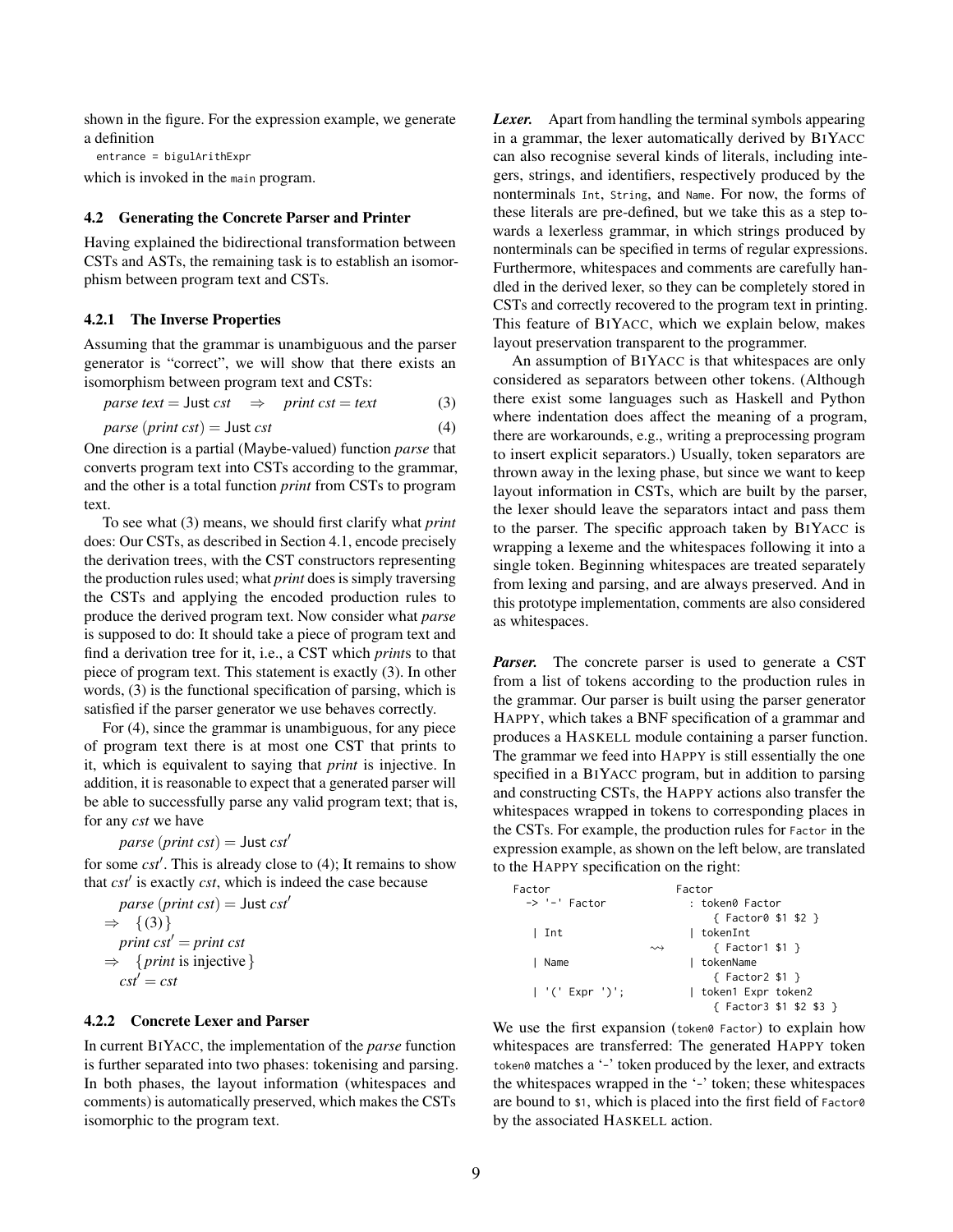# <span id="page-8-0"></span>5. Case Study

The design of BIYACC may look simplistic and make the reader wonder how much it can describe. However, in this section we demonstrate with a larger case study that, without any extension, BIYACC can already handle real-world language features. For this case study, we choose the TIGER language, which is a statically typed imperative language first introduced in Appel's textbook on compiler construction [\(Ap](#page-12-11)[pel 1998\)](#page-12-11). Since TIGER's purpose of design is pedagogical, it is not too complex and yet covers many important language features including conditionals, loops, variable declarations and assignments, and function definitions and calls. TIGER is therefore a good case study with which we can test the potential of our BX-based approach to constructing parsers and reflective printers. Some of these features can be seen in this TIGER program:

function foo() = (for i := 0 to 10 do (print(if i < 5 then "smaller" else "bigger"); print("\n")))

To give a sense of TIGER's complexity, it takes a grammar with 81 production rules to specify TIGER's syntax, while for C89 and C99 it takes respectively 183 and 237 rules without any disambiguation declarations (based on [Kernighan](#page-12-17) [et al.](#page-12-17) [\(1988\)](#page-12-17) and the draft version of 1999 ISO C standard, excluding the preprocessing part). The difference is basically due to the fact that C has more primitive types and various kinds of assignment statements.

Excerpts of the abstract and concrete syntax of TIGER are shown in [Figure 6.](#page-8-1) The abstract syntax is substantially the same as the original one defined in [Appel'](#page-12-11)s textbook (page 98); as for the concrete syntax, [Appel](#page-12-11) does not specify the whole grammar in detail, so we use a version slightly adapted from [Hirzel and Rose](#page-12-18) [\(2013\)](#page-12-18)'s lecture notes. Some changes are made to handle features that are not supported by current BIYACC: For example, to make the grammar become unambiguous without disambiguation rules, the operators are divided into several groups, with the highest-precedence terms (like literals) placed in the last group, just like what we did in the arithmetic expression example [\(Figure 2\)](#page-2-0); the AST constructors TFunctionDec or TTypeDec take a single function or type declaration instead of a list of adjacent declarations (for representing mutual recursion) as in [Appel](#page-12-11) [\(1998\)](#page-12-11), since we cannot handle the synchronisation between a list of lists (in ASTs) and a list (in CSTs) with BIYACC's current syntax; finally, to circumvent the "dangling else" problem, a terminal "end" is added to mark the end of an if-then expression.

Even though the underlying BIGUL programs have runtime checks as mentioned in the beginning of [Section 4,](#page-5-0) we have successfully tested our BIYACC program for TIGER on all the sample programs provided on the homepage of [Appel'](#page-12-11)s book<sup>[4](#page-8-2)</sup>, including a merge sort implementation and an

#### **Abstract**

```
data TExp = TString String | TInt Int | TNilExp
          | TSeq [TExp] | TLet [TDec] TExp
          | TIf TExp TExp (Maybe TExp)
          | TOp TExp TOper TExp | . . .
  deriving (Show, Eq, Read)
data TOper = TPlusOp | TMinusOp | ...
          | TEqOp | TNeqOp | . . .
  deriving (Show, Eq, Read)
data TDec = TTypeDec TTyDec | TFunctionDec TFundec
  |TVarDec TSymbol (Maybe TSymbol) TExp
  deriving (Show, Eq, Read)
. . .
type TSymbol = String
Concrete
Exp -> 'break' | LetExp | ArrExp | Assignment
     | ForExp | RecExp | IfThen | IfThenElse
     | WhileExp | PrimitiveOpt ;
VarDec -> 'var' Name ':=' Exp
       | 'var' Name ':' Name ':=' Exp ;
LValue -> Name | OtherLValue ;
OtherLValue -> Name '[' Exp ']'
  | OtherLValue '[' Exp ']' | LValue '.' Name ;
SeqExp -> '(' ')' | '(' ExpSeq ')' ;
ExpSeq -> Exp ';' ExpSeq | Exp ;
PrimitiveOpt -> PrimitiveOpt '|' PrimitiveOpt1
              | PrimitiveOpt1 ;
. . .
PrimitiveOpt3 -> PrimitiveOpt3 '+' PrimitiveOpt4
              | . . . | PrimitiveOpt4 ;
. . .
PrimitiveOpt5 -> 'nil' | Int | String
              | LValue | SeqExp | CallExp
               | '-' PrimitiveOpt5 ;
IfThen -> 'if' Exp 'then' Exp 'end' ;
IfThenElse -> 'if' Exp 'then' Exp 'else' Exp ;
. . .
```
<span id="page-8-1"></span>Figure 6. An excerpt of TIGER's abstract and concrete syntax

eight-queen solver, and there is no problem parsing and printing them. In the following subsections, we will present some printing strategies used in that TIGER program to demonstrate what BIYACC, in particular reflective printing, can achieve.

#### <span id="page-8-3"></span>5.1 Syntactic Sugar

We start with a simple example about syntactic sugar, which is pervasive in programming languages and lets the programmer use some features in an alternative (perhaps conceptually higher-level) syntax. For instance, TIGER represents boolean values false and true respectively as zero and nonzero integers, and the logical operators & ("and") and | ("or") are converted to if expressions in the abstract syntax: e1 & e2 is desugared and parsed to TIf e1 e2 (TInt 0) and e1 | e2 to

<span id="page-8-2"></span><sup>4</sup> [https://www.cs.princeton.edu/](https://www.cs.princeton.edu/~appel/modern/testcases/)∼appel/modern/testcases/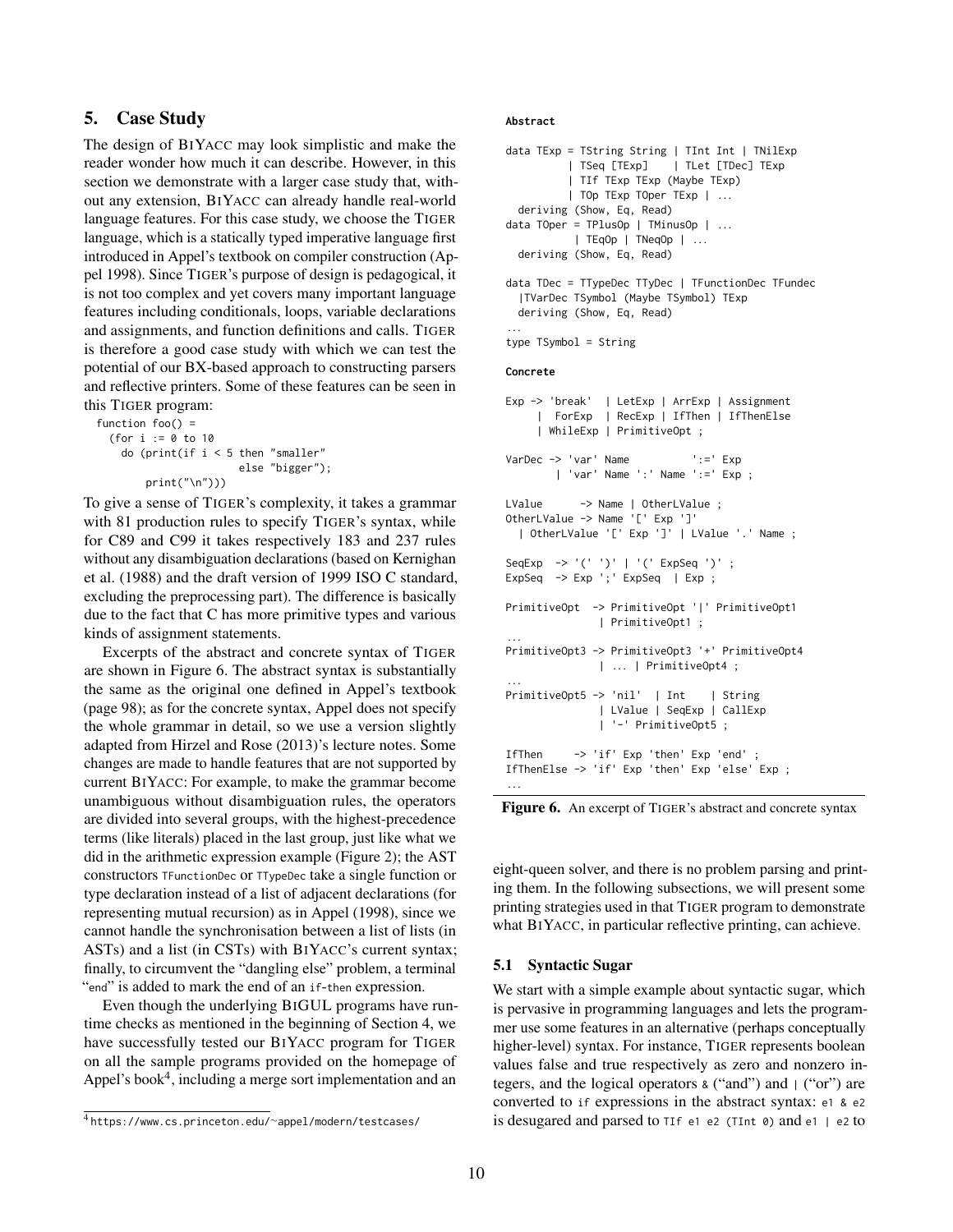TIf e1 (TInt 1) e2. The printing actions for them in BIYACC are:

```
TExp +> PrimitiveOpt
TIf e1 (TInt 1) (Just e2) +>(e1 +> PrimitiveOpt) '|' (e2 +> PrimitiveOpt1);
TExp +> PrimitiveOpt1
TIf e1 e2 (Just (TInt \theta)) +>
 (e1 +> PrimitiveOpt1) '&' (e2 +> PrimitiveOpt2);
```
The *parse* function for these syntactic sugar is not injective, since the alternative syntax and the features being desugared into are both mapped to the latter. A conventional printer — which takes only the AST as input — cannot reliably determine whether an abstract expression should be resugared or not, whereas a reflective printer can make the decision by inspecting the CST.

## 5.2 Resugaring

We have seen that BIYACC can handle syntactic sugar. In this subsection we will present another application based on that. The idea of *resugaring* [\(Pombrio and Krishnamurthi 2014\)](#page-12-12) is to print evaluation sequences in a core language in terms of a surface syntax. Here we show that, without any extension, BIYACC is already capable of reflecting some of the AST changes resulting from evaluation back to the concrete syntax, subsuming a part of [Pombrio and Krishnamurthi'](#page-12-12)s work.

We borrow their example of resugaring evaluation sequences for the logical operators "or" and "not", but recast the example in TIGER. The "or" operator has been defined as syntactic sugar in [Section 5.1.](#page-8-3) For the "not" operator, which TIGER lacks, we introduce "', represented by TNot in the abstract syntax. Now consider the source expression

 $\tilde{1}$  |  $\tilde{0}$ 

which is parsed to

TIf (TNot (TInt 1)) (TInt 1) (J (TNot (TInt 0)))

where  $\bar{J}$  is a shorthand for Just. A typical call-by-value evaluator will produce the following evaluation sequence given the above AST:

```
TIf (TNot (TInt 1)) (TInt 1) (J (TNot (TInt 0)))
\rightarrow TIf (TInt 0) (TInt 1) (J (TNot (TInt 0)))
\rightarrow TNot (TInt 0)
\rightarrow TInt 1
```
If we perform reflective printing after every evaluation step using BIYACC, we will get the following evaluation sequence on the source:

 $\tilde{1}$  |  $\tilde{0}$   $\rightarrow$  0 |  $\tilde{0}$   $\rightarrow$   $\tilde{0}$   $\rightarrow$  1

Due to the P[UT](#page-4-0)GET property, parsing these concrete terms will yield the corresponding abstract terms in the first evaluation sequence, and this is exactly [Pombrio and Krishna](#page-12-12)[murthi'](#page-12-12)s "emulation" property, which they have to prove for their system; for BIYACC, however, the emulation property holds by construction, since BIYACC's semantics is defined in terms of BIGUL, whose programs are always well-behaved. Also different from [Pombrio and Krishnamurthi'](#page-12-12)s approach is that we do not need to insert any additional information into the ASTs for remembering the form of the original sources. The advantage of our approach is that we can keep the abstract syntax pure, so that other tools — the evaluator in particular — can process the abstract syntax without being modified, whereas in [Pombrio and Krishnamurthi'](#page-12-12)s approach, the evaluator has to be adapted to work on the enriched abstract syntax.

Also note that the above resugaring for TIGER is achieved for free — the programmer does not need to write additional, special actions to achieve that. In general, BIYACC can easily and reliably reflect AST changes that involve only "simplification", i.e., replacing part of an AST with a simpler tree, so it should not be surprising that BIYACC can also reflect simplification-like optimisations such as constant propagation and dead code elimination, and some refactoring transformations such as variable renaming and adding or removing parameters. All these can be achieved by one "general-purpose" BIYACC program, which does not need to be tailored for each application.

#### 5.3 Language Evolution

We conclude this section by looking at a practical scenario in language evolution, incorporating all the features we introduced before in this section. When a language evolves, some new features of the language (e.g., foreach loops in Java 5) can be implemented by desugaring to some existing features (e.g., ordinary for loops), so that the compiler does not need to be extended to handle the new features. As a consequence, all the engineering work about refactoring or optimising transformations that has been developed for the abstract syntax remains valid.

Consider a kind of "generalised-if" expression allowing more than two cases, resembling the alternative construct in [Dijkstra](#page-12-19) [\(1975\)](#page-12-19)'s guarded command language. We extend TIGER's concrete syntax with the following production rules:

Exp -> ... | Guard | ... ; Guard -> 'guard' CaseBs 'end'; CaseBs -> CaseB CaseBs | CaseB ; CaseB  $\rightarrow$  LValue '=' Int '->' Exp ;

For simplicity, we restrict the predicate produced by CaseB to the form LValue '=' Int, but in general this can be any expression computing an integer. The reflective printing actions for this new construct can still be written within BIYACC, but require much deeper pattern matching:

```
TExp +> Guard
TIf (TOp (TVar lv) TEqOp (TInt i)) e1 Nothing
       'guard' (CaseBs -> (CaseB ->
            (lv \leftrightarrow LValue) '=' (i \leftrightarrow Int) '->' (e1 +> Exp))
                ) 'end';
TIf (TOp (TVar lv) TEqOp (TInt i)) e1 (J if2@(TIf _ _ _ _+> 'guard' (CaseBs -> (CaseB ->
            (1v \leftrightarrow LValue) '=' (i \leftrightarrow Int) '->' (e1 \leftrightarrow Exp))
                                   (if2 +> CaseBs)
                ) 'end';
TExp +> CaseBs
```

```
TIf (TOp (TVar lv) TEqOp (TInt i)) e1 Nothing
```

```
+> (CaseB ->
      (lv +> LValue) '=' (i +> Int) '->' (e1 +> Exp));
```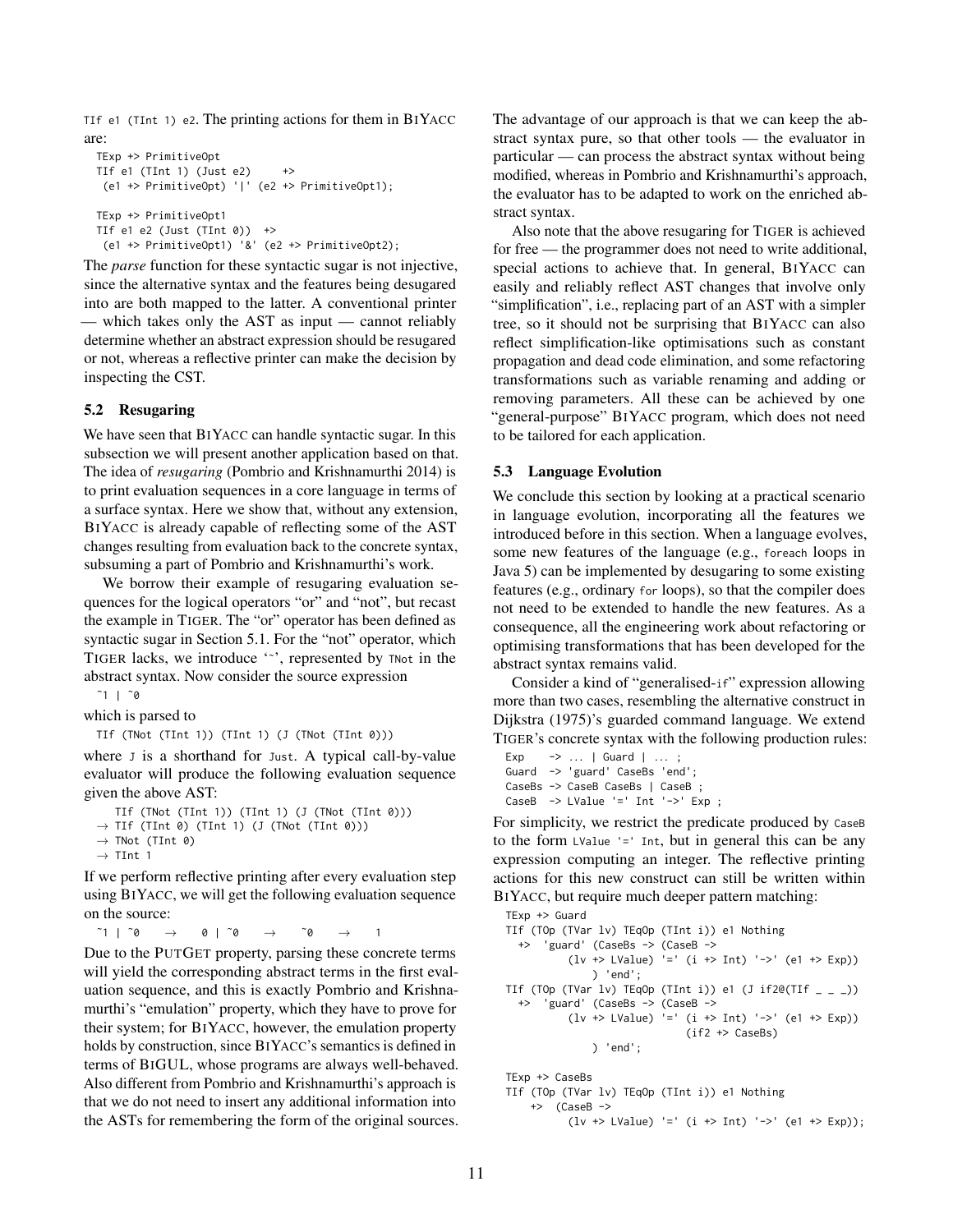TIf (TOp (TVar lv) TEqOp (TInt i)) e1 (J if2@(TIf \_ \_ \_)) +> (CaseB ->  $(lv \leftrightarrow LValue)$  '='  $(i \leftrightarrow Int)$  '->'  $(e1 \leftrightarrow Exp)$ )  $(if2 \leftrightarrow CaseBs)$ ;

Though complex, these printing actions are in fact fairly straightforward: The first group of type Tiger +> Guard handles the enclosing guard–end pairs, distinguishes between single- and multi-branch cases, and delegates the latter case to the second group, which prints a list of branches recursively.

This is all we have to do — the corresponding parser is automatically derived and guaranteed to be consistent. Now guard expressions are desugared to nested if expressions in parsing and preserved in printing, and we can also resugar evaluation sequences on the ASTs to program text. For instance, the following guard expression

```
guard choice = 1 \rightarrow 4choice = 2 \rightarrow 8choice = 3 \rightarrow 16 end
```
is parsed to

TIf (TOp (TVar (TSV "c")) TEqOp (TInt 1)) (TInt 4) (J (TIf (TOp (TVar (TSV "c")) TEqOp (TInt 2)) (TInt 8) (J (TIf (TOp (TVar (TSV "c")) TEqOp (TInt 3)) (TInt 16) Nothing))))

where TSimpleVar is shortened to TSV, and choice is shortened to c. Suppose that the value of the variable choice is 2. The evaluation sequence on the AST will then be:

- TIf (TOp (TVar (TSV "c")) TEqOp (TInt 1)) (TInt 4) (J (TIf (TOp (TVar (TSV "c")) TEqOp (TInt 2)) (TInt 8) (J (TIf (TOp (TVar (TSV "c")) TEqOp (TInt 3)) (TInt 16) Nothing))))
- $\rightarrow$  TIf (TInt 0) (TInt 4) (J (TIf (TOp (TVar (TSV "c")) TEqOp (TInt 2)) (TInt 8) (J (TIf (TOp (TVar (TSV "c")) TEqOp (TInt 3)) (TInt 16) Nothing))))
- $\rightarrow$  TIf (TOp (TVar (TSV "c")) TEqOp (TInt 2)) (TInt 8) (J (TIf (TOp (TVar (TSV "c")) TEqOp (TInt 3)) (TInt 16) Nothing))
- $\rightarrow$  TIf (TInt 1) (TInt 8) (J (TIf (TOp (TVar (TSV "c")) TEqOp (TInt 3)) (TInt 16) Nothing))  $\rightarrow$  TInt 8

And the reflected evaluation sequence on the concrete expression will be:

```
guard choice = 1 \rightarrow 4choice = 2 \rightarrow 8choice = 3 \rightarrow 16 end
\not\rightarrow\rightarrow guard choice = 2 -> 8
                choice = 3 \rightarrow 16 end
\overrightarrow{p}\rightarrow 8
```
Reflective printing fails for the first and third steps (the program text becomes an if-then-else expression if we do printing at these steps), but this behaviour in fact conforms to [Pombrio and Krishnamurthi'](#page-12-12)s "abstraction" property, which demands that core evaluation steps that make sense only in the core language must not be reflected to the surface. In our example, the first and third steps in the TIf-sequence evaluate the condition to a constant, but conditions in guard expressions are restricted to a specific form and cannot be a constant; evaluation of guard expressions thus has to proceed in bigger steps, throwing away or going into a branch in each step, which corresponds to two steps for TIf.

The reader may have noticed that, after the guard expression is reduced to two branches, the layout of the second branch is disrupted; this is because the second branch is in fact printed from scratch. In current BIYACC, the printing from an AST to a CST is accomplished by recursively performing pattern matching on both tree structures. This approach naturally comes with the disadvantage that the matching is mainly decided by the position of nodes in the AST and CST. Consequently, a minor structural change on the AST may completely disrupt the matching between the AST and the CST. We intend to handle this problem in the future.

## <span id="page-10-0"></span>6. Related Work

*Comparison with our earlier prototype.* This paper is primarily based on and significantly extends our previous tool demonstration paper [\(Zhu et al. 2015\)](#page-12-20), which conducts an early experiment with the idea of casting parsing and reflective printing in the framework of bidirectional transformations. Compared to our previous prototype, the current system has the following improvements:

- The well-behavedness of the underlying bidirectional language BIGUL [\(Section 3\)](#page-3-0) we use in this version is formally verified [\(Ko et al. 2016\)](#page-12-10), so we can guarantee the wellbehavedness of BIYACC programs much more confidently;
- concrete parsers and printers between program text and CSTs are automatically derived [\(Section 4.2\)](#page-7-1), so BIYACC synchronises program text and ASTs, not just CSTs and ASTs as with the previous version;
- we present many nontrivial applications such as resugaring and language evolution [\(Section 5\)](#page-8-0);
- our current system tries to preserve layouts and comments in a transparent manner.

*Unifying parsing and printing.* Much research has been devoted to describing parsers and printers in a single program. For example, both [Rendel and Ostermann](#page-12-2) [\(2010\)](#page-12-2) and [Mat](#page-12-4)[suda and Wang](#page-12-4) [\(2013\)](#page-12-4) adopt a combinator-based approach, where small components are glued together to yield more sophisticated behaviour, and can guarantee inverse properties similar to [\(3\)](#page-7-2) and [\(4\)](#page-7-3) (with CST replaced by AST in the equations). In [Rendel and Ostermann](#page-12-2) [\(2010\)](#page-12-2)' system (called "invertible syntax descriptions", which we shorten to ISDs henceforth), both parsing and printing semantics are predefined in the combinators and the consistency is guaranteed by their partial isomorphisms, whereas in [Matsuda and Wang](#page-12-4) [\(2013\)](#page-12-4)'s system (called FliPpr), the combinators describing pretty printing are lately removed by a semantic-preserving transformation to a syntax, which is further processed by their grammar-based inversion system to achieve the parsing semantics. By specialising one of the syntax to be XML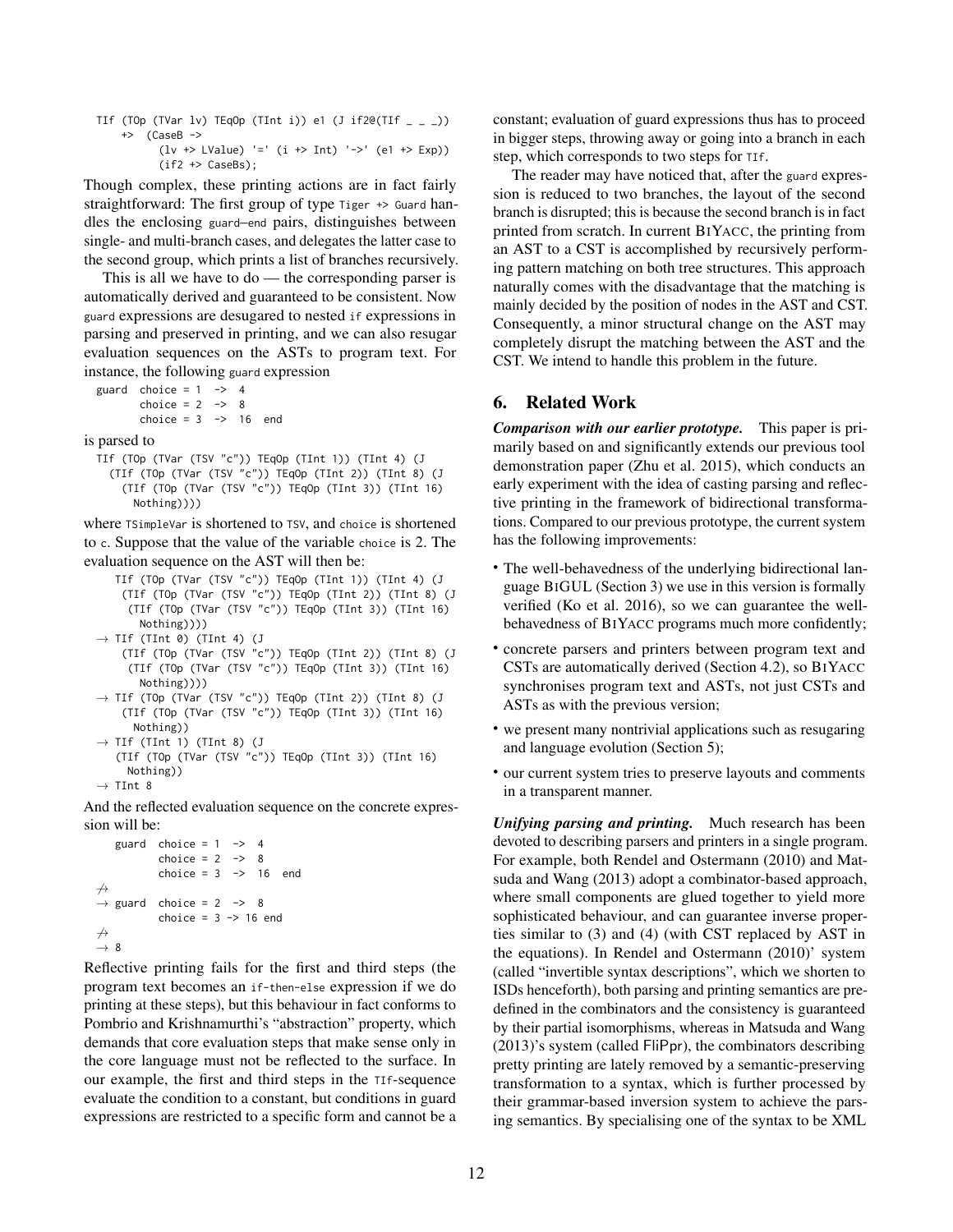syntax, [Brabrand et al.](#page-12-21) [\(2008\)](#page-12-21) present a tool XSugar that handles bijection between the XML syntax and any other syntax for a grammar, guaranteeing that the transformation is reversible. However, the essential factor that distinguishes our system from others is that BIYACC is designed to handle synchronisation while others are all targeted at dealing with transformations.

Just like BIYACC, all of the systems described above handle unambiguous grammars without disambiguation declarations only. When the user-defined grammar (or the derived grammar) is ambiguous, the behaviour of these systems is as follows: Neither of ISDs and FliPpr will notify the user that the (derived) grammar is ambiguous. For ISDs, [property](#page-7-3) [\(4\)](#page-7-3) will fail, while for FliPpr both properties [\(3\)](#page-7-2) and [\(4\)](#page-7-3) will fail. (Since the discussion on ambiguous grammars has not been presented in their papers, we test the examples provided by their libraries.) In contrast, [Brabrand et al.](#page-12-21) [\(2008\)](#page-12-21) give a detailed discussion about ambiguity detection, and XSugar can statically check that the transformations are reversible. If any ambiguity in the program is detected, XSugar will notify the user of the precise location where ambiguity arises. In BIYACC, the ambiguity analysis is performed by the parser generator employed in the system, and the result is reported at compile time. If no warning is reported, the well-behavedness is always guaranteed, as explained in [Section 4.2.1.](#page-7-0)

Even though all these systems handle unambiguous grammars only, there are design differences between them. An ISD is more like a parser, while FliPpr lets the user describe a printer: To handle operator priorities, for example, the user of ISDs will assign priorities to different operators, consume parentheses, and use combinators such as chainl to handle left recursion in parsing, while the user of FliPpr will produce necessary parentheses according to the operator priorities. In BIYACC, the user defines the concrete syntax that has a hierarchical structure (Expr, Term, and Factor) to express operator priority, and write printing strategies to produce (preserve) necessary parentheses. The user of XSugar will also likely need to use such a hierarchical structure.

It is interesting to note that, the part producing parentheses in FliPpr essentially corresponds to the hierarchical structure of grammars. For example, to handle arithmetic expressions in FliPpr, we can write:

```
ppr' i (Minus x y) =
 parensIf (i \ge 6) $ group $
    ppr 5 x \Leftrightarrow nest 2
      (line' \langle text "-" \langle space' \langle ppr 6 y);
```
FliPpr will automatically expand the definition and derive a group of ppr\_i functions indexed by the priority integer i, corresponding to the hierarchical grammar structure. In other words, there is no need to specify the concrete grammar, which is already implicitly embedded in the printer program. This makes FliPpr programs neat and concise. Following this idea, BIYACC programs can also be made more concise: In a BIYACC program, the user is allowed to omit the production rules in the concrete syntax part (or omit the whole concrete syntax part), and they will be automatically generated by extracting the terminals and nonterminals in the right-hand sides of all actions. However, if these production rules are supplied, BIYACC will perform some sanity checks: It will make sure that, in an action group, the user has covered all of the production rules of the nonterminal appearing in the "type declaration", and never uses undefined production rules.

*Bidirectional transformations (BXs).* Our work is theoretically based on bidirectional transformations [\(Foster et al.](#page-12-13) [2007;](#page-12-13) [Czarnecki et al. 2009;](#page-12-8) [Hu et al. 2011\)](#page-12-9), particularly taking inspiration from the recent progress on putback-based bidirectional programming [\(Pacheco et al. 2014a,](#page-12-22)[b;](#page-12-23) [Hu et al.](#page-12-24) [2014;](#page-12-24) [Fischer et al. 2015;](#page-12-25) [Ko et al. 2016\)](#page-12-10). Also inspired by BXs, [Martins et al.](#page-12-26) [\(2014\)](#page-12-26) introduces an attribute grammar– based system for defining transformations between two representations of languages (two grammars). The utilisation is similar to BIYACC: The programmer defines both grammars and a set of rules specifying a *get* transformation, with a *put* transformation being automatically generated. One difference between [Martins et al.'](#page-12-26)s system and ours is that their system performs synchronisation between two trees rather than program text and AST, and thus the preservation of layouts and comments is not considered. Another difference lies in the fact that, with their get-based system, certain decisions on the backward transformation are, by design, permanently encoded in the bidirectionalisation system and cannot be controlled by the user, whereas a putback-based system such as BIYACC can give the user fuller control.

## <span id="page-11-0"></span>7. Conclusion

We have presented the design and implementation of BIYACC, with which the programmer can describe both a parser and a reflective printer for an unambiguous context-free grammar in a single program. Our solution is enriched by its background of a putback-based bidirectional transformation framework which allows the guarantee of consistency properties by construction. This system can support various tasks of language engineering, from traditional constructions of basic machinery such as printers and parsers to more complex tasks such as resugaring, simple refactoring, and language evolution.

We plan to extend BIYACC to support disambiguation declarations. In many scenarios, it is more convenient for users to use ambiguous grammar with additional disambiguation declarations commonly found in parser generators such as YACC and HAPPY. We are also constructing techniques to provide better usability to the tool, namely through the detection of possible inconsistencies on the user provided inputs which can now only be detected at runtime.

## Acknowledgments

We would like to thank reviewers for their valuable comments. This work was partially supported by the Japan Society for the Promotion of Science (JSPS) Grant-in-Aid for Scientific Research (A) No. 25240009.